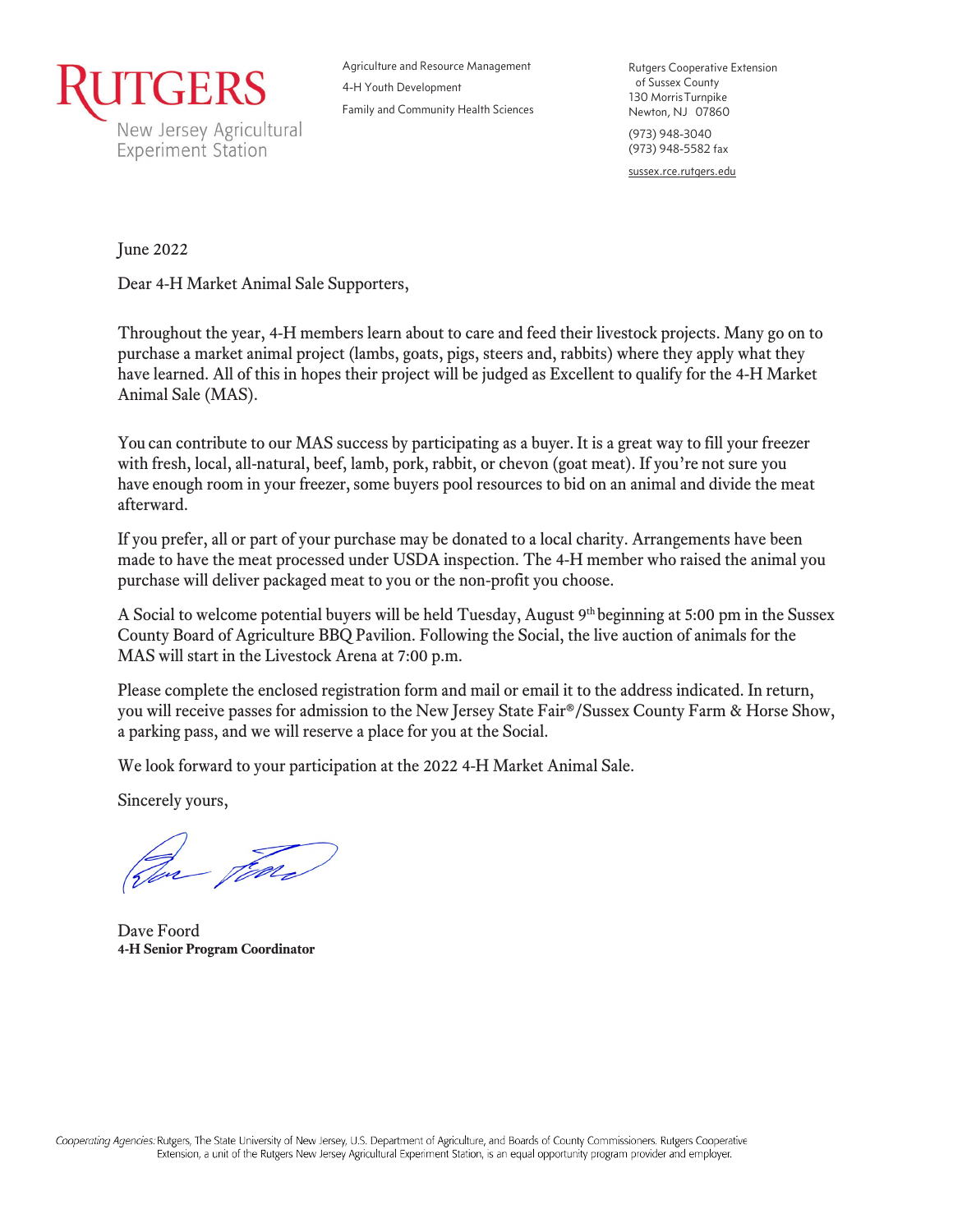

June 2022

Dear 4-H Market Animal Sale Supporters,

On behalf of the Sussex County 4-H Market Animal Sale Committee, I would like to invite you to attend this year's Market Animal Sale. The Sale will be held Tuesday, August 9th at 7:00 PM. A Social gathering before the Sale featuring barbecued meats, local corn and other fine foods will commence at 5:00 PM.

Sussex County enjoys impressive participation in 4-H programs which offer positive and hands-on development opportunities for our youth. The Market Animal Sale provides a selling opportunity for the 4-H'ers who complete all the program requirements in raising project animals. As a reminder, all market animals raised by 4H'ers are natural!

The Market Animal Sale has been successful because of the interest and generosity of people such as you. Your participation is tremendously appreciated by the 4-H'ers and their families. I look forward to seeing you on August 9, 2022; should you have any questions about the Sale please contact me by email or call. If you know of anyone else in the surrounding communities that would be interested in supporting the 4-H'ers in the Market Animal Sale, please contact us, and we will be more then pleased to extend an invitation to them!

Please complete and return the enclosed Registration Form by July 15, 2022 if you would like to attend. To help reduce costs and expedite registration at the social, name tags and bidder cards will be pre-printed only for registrations that are submitted in advance of the social.

Sincerely,

Drene Zeberl

Irene Zeberl **Head Chair, Sussex County 4-H Market Animal Sale Committee** [zfarm@optonline.net](mailto:zfarm@optonline.net)  862-688-3541

Enclosures